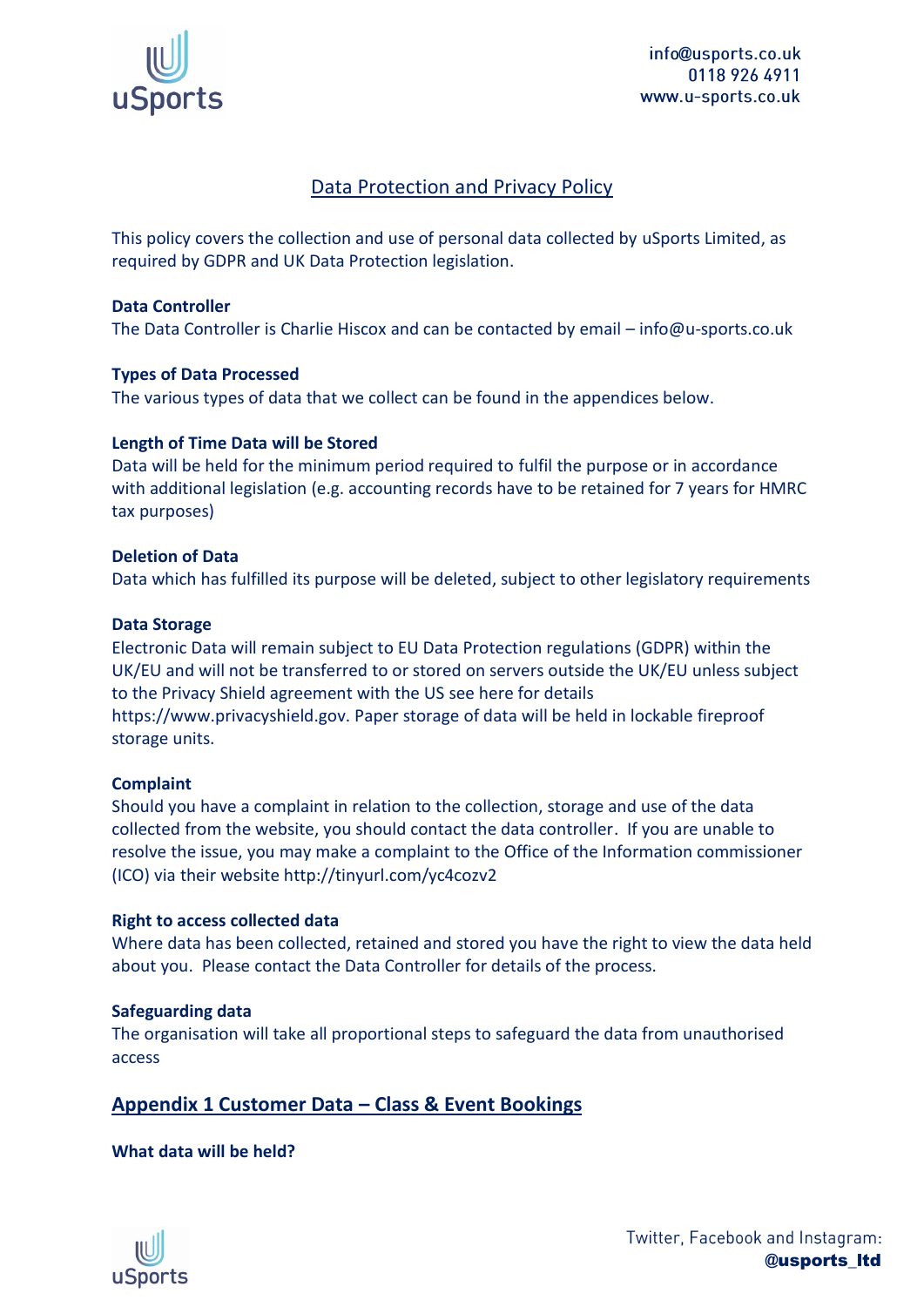

# If the customer has made a booking:

The customer name An email address for the customer A mobile number for the customer Child's name and age Child's medical conditions or allergies Consent for photos/videos Value of services purchased Any card details are processed by Stripe not our organisation

## **For what purpose is it held?**

It is held for the purpose of holding a class register, contacting customers regarding the class or event they have booked onto and processing payment details of bookings placed and fulfilled. The age of the child is held so we can tailor learning to their age range and make reference to the age related EYFS guidance. The child's allergies are held so we can adapt resources sessions to suit their needs.

## **Where will it be held?**

Our bookings provider, ClassForKids is used to process bookings for classes or events. This system is held in the cloud on servers held in the UK/EU.

Exports of current term bookings are stored in secure excel documents on an anti-virus protected computer.

## **Who will access this data?**

People authorised to process the data for the purpose of processing a booking and processing payment of the same will have access to this data.

This data may be shared with the marketing department, if consent has been given for this purpose.

This data may be made available to the tax accountant of the organisation in order to audit and/or prepare statutory accounts and tax calculations for the organisation.

Government officials on government business conducting an audit or investigation may have access to this data.

# **Basis of Processing this data**

This data is processed to meet legal requirements

# **Appendix 2 Contacts**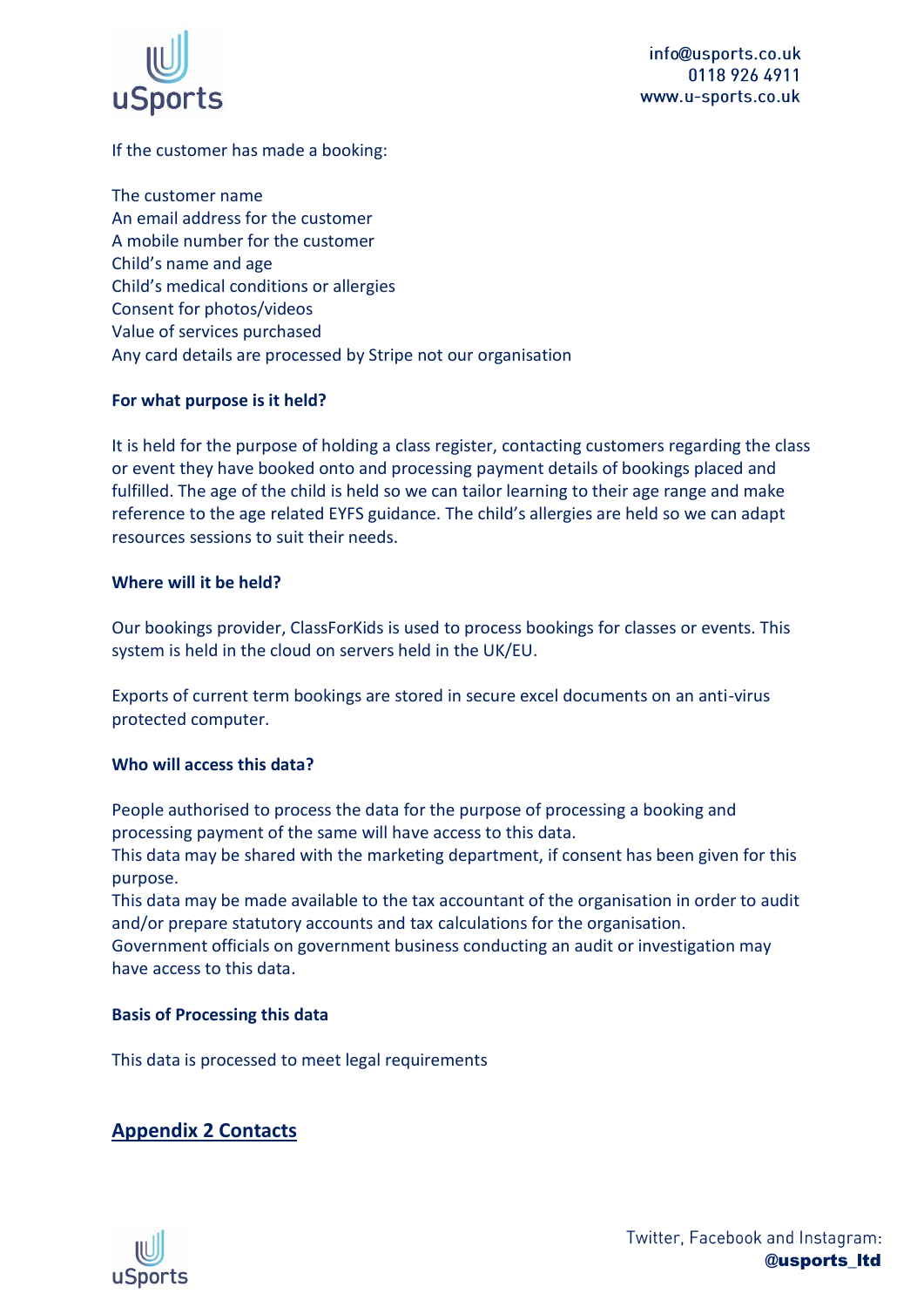

Contact data will have been provided by individuals verbally, by email, or obtained from our website or social media accounts.

# **What Data is held?**

Name Mobile telephone number Email address Where is it stored?

It is stored:

In Google contacts In Gmail In MailChimp For what purpose is it held?

To contact you if you may be interested in any future services uSports Limited provides As a record for us in terms of class registers and contacting you about the class or event

## **Who has access to this data?**

uSports Limited

## **How is it kept safe?**

All of this data is kept electronically except printed registers All devices have relevant and appropriate security measures to prevent unauthorised access Every newsletter sent out via Mailchimp will have the option to unsubscribe from the mailing list or update your preferences.

## **Basis of Processing this data**

This data is processed to meet legitimate interest

# **Appendix 3 Automated collection via the website**

## **Google Analytics**

Google analytics data will be shared with Google to collect anonymised data relating to visits to the website, pages visited etc to inform us of the results of our marketing strategy in the form of statistics

## **What data is tracked by Google Analytics?**

Page Information URL – the URL of the page the user is viewing

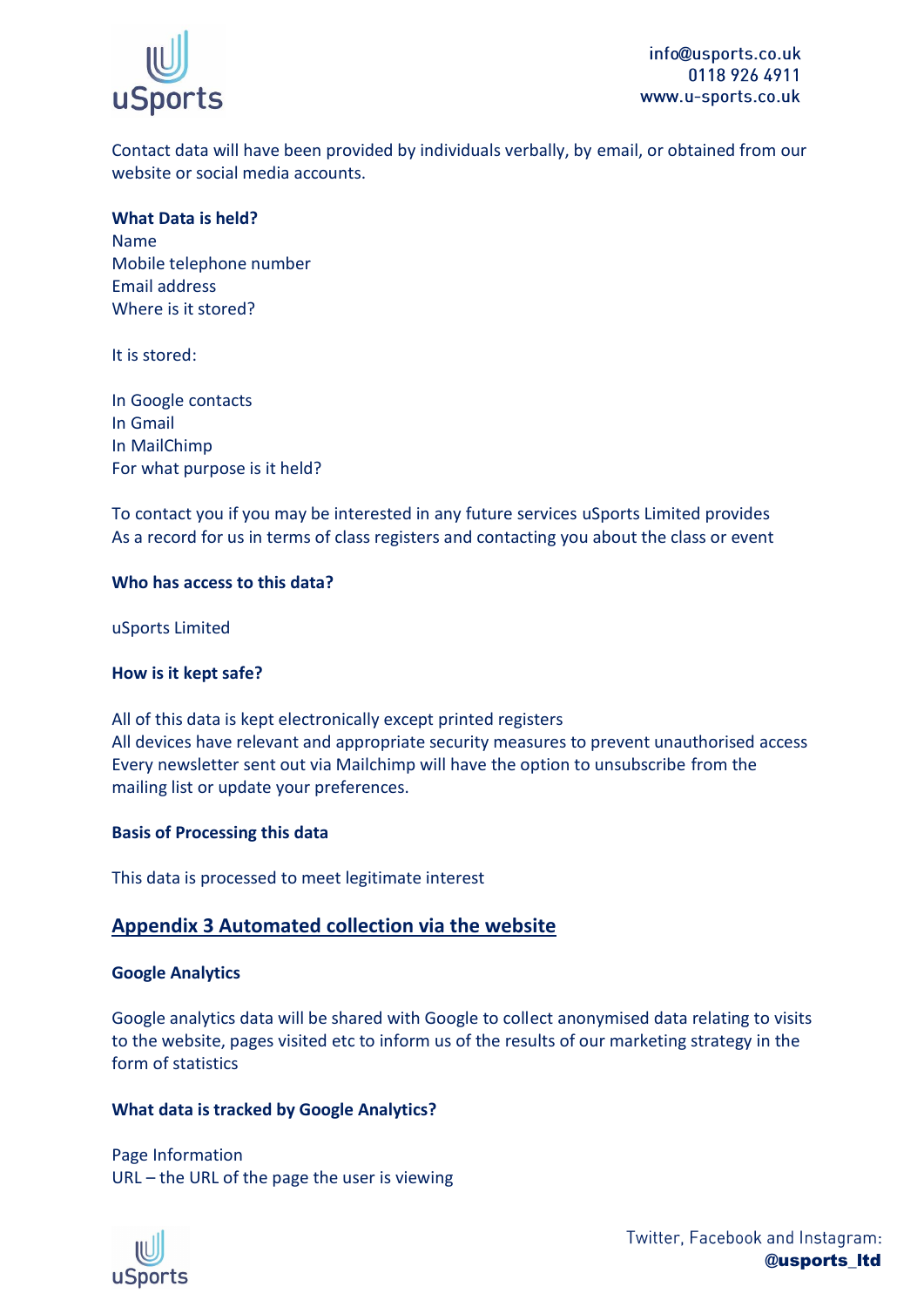

info@usports.co.uk 0118 926 4911 www.u-sports.co.uk

Title – the title of the page the user is viewing Browser Information Browser name – the browser the user is using Viewport or Viewing pane – the size of the browser window Screen resolution – the resolution of the user's screen Java enabled – whether or not the user has Java enabled Flash version – what version of Flash the user is using User Information Location – this is derived from the IP address where the hit originated. The IP address itself is not available in GA as it is personally identifiable information (PII) which violates the terms of Google Analytics. Language – derived from the language settings of the browser For further information on Google Analytics and its use of data, please use this link http://tinyurl.com/mkrpbgv

# **Cookies**

## **Why does this website use cookies?**

A Web server has no memory so the hosted Web site you are visiting transfers a cookie file of the browser on your computer's hard disk so that the Web site can remember who you are and your preferences. This message exchange allows the Web server to use this information to present you with customized Web pages

## **What data does a cookie collect?**

The session cookie is stored in temporary memory and is not retained after the browser is closed. Session cookies do not collect information from your computer. They typically will store information in the form of a session identification that does not personally identify the user.

#### **Basis of Processing this data**

This data is processed to meet legitimate interest

# **Appendix 4 Photograph & Video footage from classes and events**

#### **What data will be held?**

If consented to via the booking form we will take photos and videos of your child during classes and events.

## **Where is it stored?**